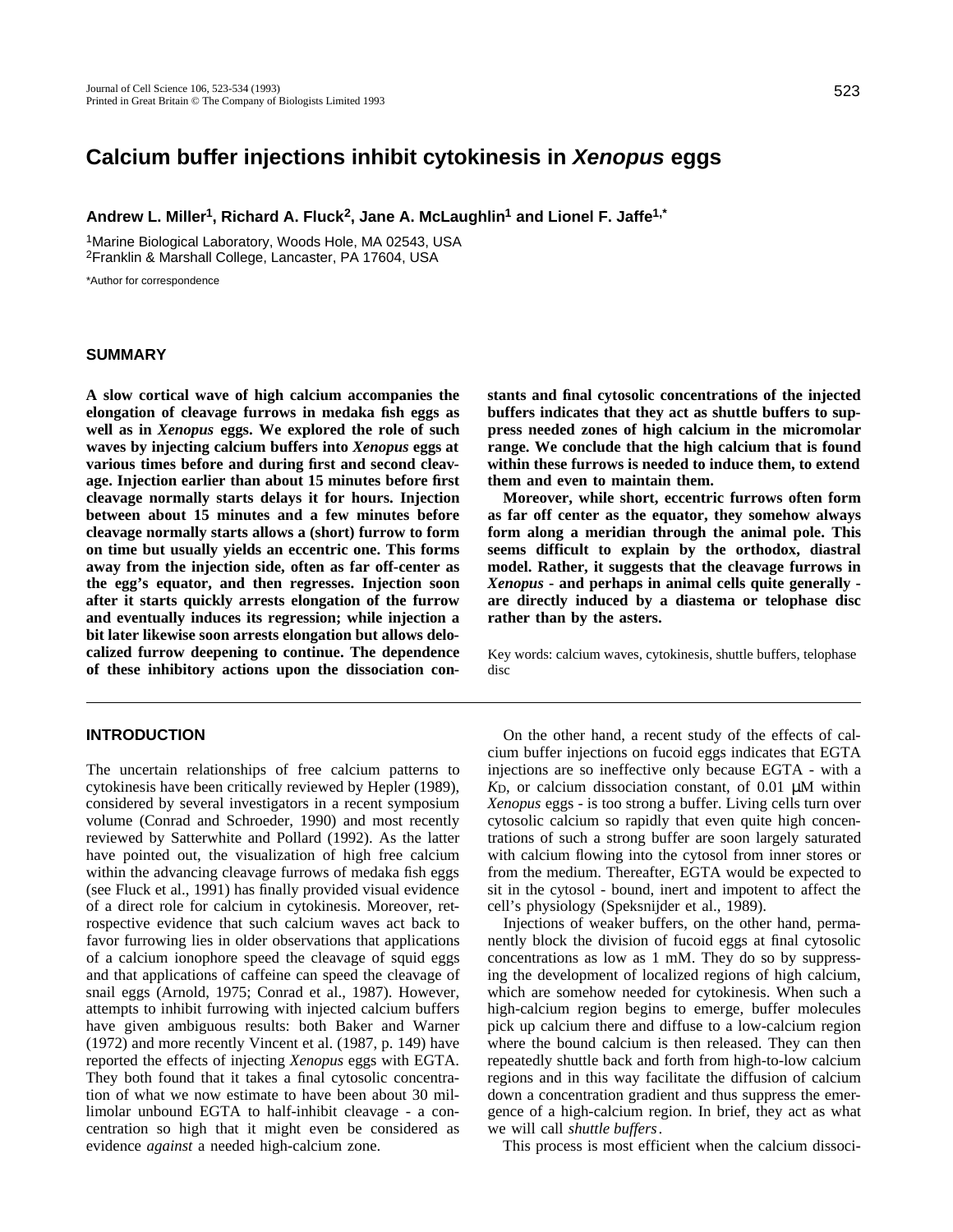ation constant, or *K*D, of the buffer approximates the needed level of raised local calcium. For with this match between its  $K_D$  and the needed calcium level, the buffer can efficiently pick up *and release* calcium. It is in this way that injections of dibromo BAPTA (which has a  $K<sub>D</sub>$  of about 5 μM at the ionic strength of a marine egg) can in fact block cytokinesis in fucoid eggs at final cytosolic concentrations of only about 1 mM.

With these ideas in mind, we have explored the effects of injecting *Xenopus* eggs with dibromo BAPTA (1,2-bis(*o*aminophenoxy)-ethane-*N*,*N*,*N* ,*N* -tetraacetic acid) as well as with other BAPTA-type buffers that have both lower and higher *K*<sub>D</sub> values. In a preliminary study, we found that when dibromo BAPTA is injected long before first cleavage, that it detectably delays cleavage at final cytosolic concentrations of only 0.1 mM and delays it for about 3 hours at only 0.6 mM. Thus it delays cleavage at concentrations that are 1/300 to 1/50 of those reported for EGTA and comparable to those found effective in fucoid eggs (McLaughlin et al., 1991). Here we report the effects of such injections made after first as well as second furrowing has begun. We find that they soon suppress and eventually induce regression of both first and second furrowing in *Xenopus* eggs at buffer concentrations and buffer  $K<sub>D</sub>$  values that are comparable to those that are found in fucoid eggs. Moreover, Snow and Nuccitelli (1993) report a remarkably similar dependence of the inhibition of later *Xenopus* cleavages upon injected buffer concentrations and  $K<sub>D</sub>$  values. These new results also support a model of cytokinesis in which a local rise in free calcium is part of the cycle that lengthens growing cleavage furrows.

We also explored the effects of making such injections somewhat before first cleavage starts. We discovered that those made between about 5 and 20 minutes before cleavage starts usually induce an eccentric furrow to start with. Such furrows are shifted away from the injection side and well away from the usual site of furrow initiation at the animal pole. This indicates that furrow initiation as well as elongation requires a local rise in cortical calcium.

While such eccentric furrows often form as far as 700 μm away from the spindle, they nevertheless always do so along a meridian through the animal pole and do so with little delay. This observation has induced us to question the widespread idea that the centrosomal mictrotubules somehow directly position the cleavage furrows. Instead, we offer arguments for an intermediate between these tubules and the cortex: namely, a growing extension of the metaphase plate called the diastema or telophase disc. The metaphase plate, of course, is in turn positioned by the interaction of those centrosomal tubules that make up the spindle.

#### **MATERIALS AND METHODS**

#### **Biological material**

Eggs were stripped from the cloacas of female *Xenopus laevis* frogs (obtained from Carolina Biological Supply Co., Burlington, NC 27215) that had been injected the previous day with 500 i.u. of human chorionic gonadotropin (Sigma CG-10). Testes were dissected from a male frog the same day or up to 6 days earlier and

stored at 5°C for use as needed. Slices were macerated in 0.5 ml of an 'R33' or 33% Gerhart solution, which contained 33 mM NaCl, 0.67 mM KCl, 0.67 mM CaCl<sub>2</sub>:2H<sub>2</sub>O and 0.33 mM MgCl<sub>2</sub><sup>6</sup>H<sub>2</sub>O, with addition of NaHCO<sub>3</sub> to pH7.4 (Gimlich and Gerhart, 1984). Sperm and eggs were mixed at room temperature  $(20^{\circ}$ C) and allowed to stand for 10 minutes. The time of mixing was regarded as being the insemination time. Eggs were then dejellied by swirling them for 3-5 minutes in an R33 solution containing 200 mM cysteine (Sigma C-7755) at pH 8.0. The eggs were then transferred to a modified version of Hollinger and Corton's (1980) artificial pond water (our F1: 41.3 mM NaCl, 1.75 mM KCl, 0.5 mM Na H<sub>2</sub>PO<sub>4</sub>·H<sub>2</sub>O, 2.0 mM NaOH, 2.5 mM HEPES, 0.25 mM CaCl<sub>2</sub>:2H<sub>2</sub>O, 0.06 mM MgCl<sub>2</sub>:6H<sub>2</sub>O adjusted to pH 7.8 with KOH) via washing through a series of R33/F1 solutions (80/20, 60/40, 40/60, 20/80) with two washes with 100% R33 at the beginning and two washes with 100% F1 at the end.

### **Buffer solutions injected**

Four BAPTA-type buffers were used in this study: 5,5 -dimethyl BAPTA, 5,5 -dibromo BAPTA, 5-mononitro BAPTA and BAPTA itself. These buffers have  $K_D$  values in the range of 0.15  $\mu$ M to  $40 \mu$ M (Table 1). Buffers were made up in ultra-pure water with 5 mM HEPES set at pH 7.0. The K<sup>+</sup> level in the injectate was kept at 200 mM wherever possible. As the BAPTA-type buffers used were tetrapotassium salts, and in most cases the buffer injectate concentration was 50 mM, this was a simple matter. When lower buffer injectate concentrations were used, KCl was added to bring the injectate  $[K^+]$  up to 200 mM. The same (7 to 8 nl) volume was always injected so the desired final cytosolic concentration of each buffer was achieved by altering the concentration of buffer within the injectate. However, in order to reach inhibitory concentrations of dimethyl BAPTA while keeping the injection volume the same, an injectate concentration of 100 mM buffer had to be used, which unavoidably doubled its  $K^+$  level.

In most experiments (see Results) we added enough  $CaCl<sub>2</sub>$  to each buffer to set its free  $Ca^{2+}$  at 0.4  $\mu$ M, which is known to be the resting level in *Xenopus* zygotes (Rink et al., 1980; Busa and Nuccitelli, 1985). The buffers used, along with their  $K_D$  values and Ca/B ratios, are given in Table 1. For the purpose of comparison with the results of Vincent et al. (1987), we also list the *K*D of EGTA. In order to determine what concentration of buffer to inject in order to achieve a desired final cytosolic buffer concentration, the volume of each *Xenopus* egg was assumed to be 900 nl from an egg diameter of 1200 μm, 30% of the egg was assumed to be cytosol (Kline, 1988) and 70% of the cytosol assumed to be available water (de Laat et al., 1974).

#### **Microinjection of buffers**

The micropipettes used for microinjection were pulled from 1.0 mm diameter borosilicate glass capillaries with filling fibers (Medical Systems Corp PLI-CFS, Greenvale, NY 11548) using a

**Table l. Calcium buffer values**

| <b>Buffer</b>       | $K_D$ ( $\mu$ M) <sup>*</sup> | Ca/B |
|---------------------|-------------------------------|------|
| <b>EGTA</b>         | 0.01                          |      |
| 5,5 -dimethyl BAPTA | 0.15                          | 0.73 |
| <b>BAPTA</b>        | 0.21                          | 0.66 |
| 5,5'-dibromo BAPTA  | 1.50                          | 0.21 |
| 5-mononitro BAPTA   | 40.00                         | 0.01 |

\*From Pethig et al. (1989) for BAPTA-type buffers in 100 mM KCl and thus at approximately the ionic strength of a fresh water egg like that of *Xenopus.* From the graphs of Campbell (1983, pp. 79-80) for EGTA in a medium of pH 7.7, which is taken to be the pH of cleaving *Xenopus* eggs from the data of Webb and Nuccitelli (1982). Moreover, Rink et al. (1980) also give 0.01 μM as the *K*<sub>D</sub> of EGTA within a *Xenopus* zygote.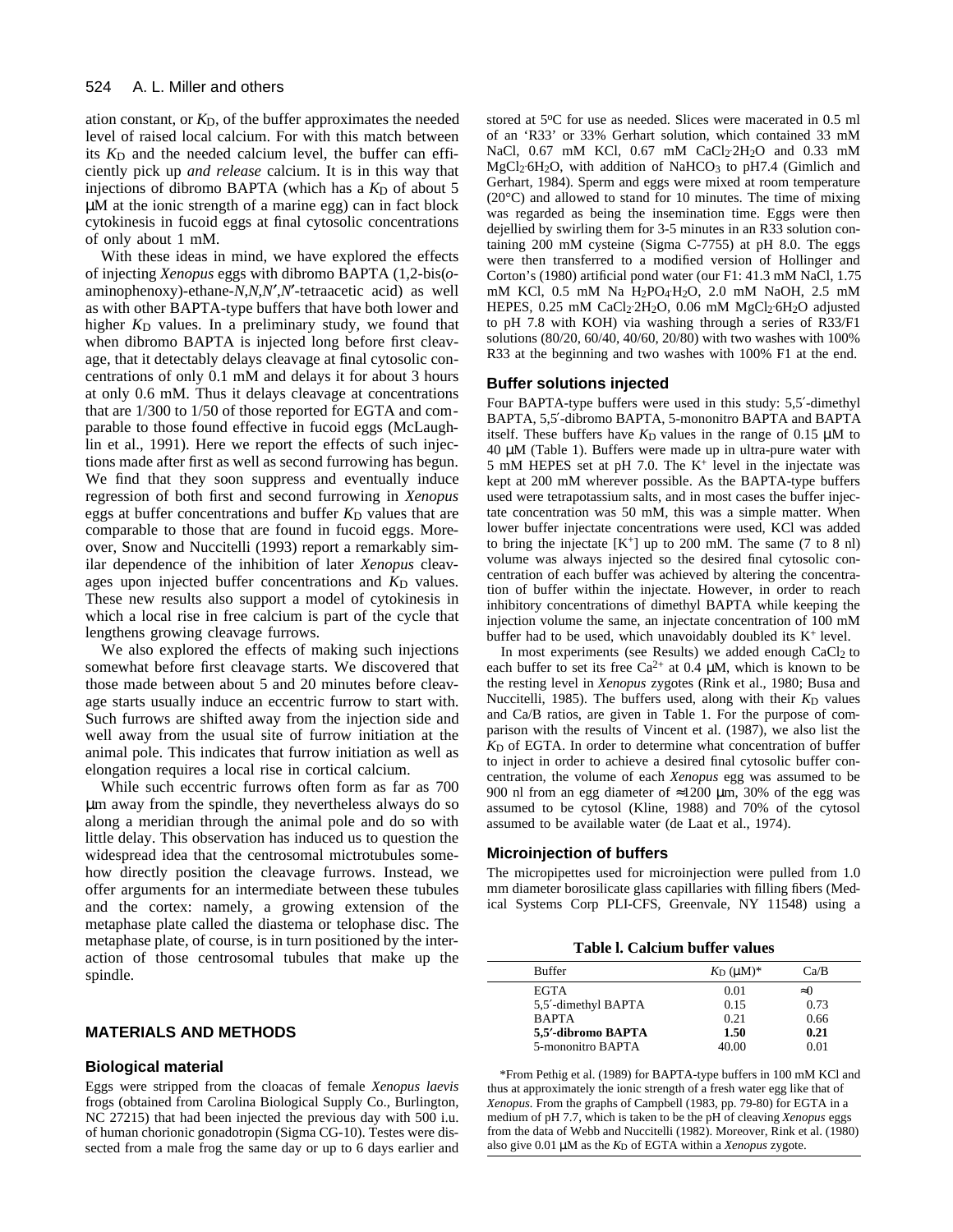Narishige PN-3 horizontal puller (Narishige Scientific Instruments, Tokyo, Japan). These were then given a single 25° bevel using a Narishige EG-4 beveller. The EG-4 was modified by connecting the pipette holder to a simple audio amplifier/headphone arrangement via a phonograph stylus. This arrangement provided an accurate means of determining when the unbevelled pipette tip made contact with the grinding surface of the beveller. These procedures resulted in micropipettes of a consistent tip shape and size (3-5 μm in diameter at the widest part of the bevel), which did minimal damage to eggs throughout experimentation. Micropipettes were back-filled with buffer solution using a microliter syringe (Hamilton 701-N, Hamilton Co., Reno, NV 89520).

In the case of injections made well before the appearance of the furrow, no attempt was made to relate the injection site to any other physical feature of the egg (i.e. gray crescent, sperm entry point etc.) However, when eggs were injected after the appearance of the first furrow, the injections were either at right angles to or along the future plane of furrowing. In all cases, eggs were immersed in a modified F1 solution during injection. This sometimes contained 5% Ficoll (Ficoll 70, Pharmacia Fine Chemicals), which helped to prevent leakage from the egg during injection. About 5 minutes after injection, an egg was returned to normal F1 for observation.

The 900 nl eggs were injected with 7 to 8 nl of fluid using a Medical Systems Corp PLI-100 high-pressure injection system (Medical Systems Corp, Greenvale, NY 11548) in combination with a Leitz micromanipulator and Zeiss SV-11 stereoscope. For each experiment micropipettes were calibrated by injecting buffer under Wesson vegetable oil and measuring droplet diameters with an eye-piece reticule. Injection pressure was kept at a constant 15 lbf/in<sup>2</sup> (1 lbf/in<sup>2</sup>  $\approx$  6.9 kPa) and the duration of the pressure burst varied from about 1 to 2 seconds so as to deliver the desired volume. Pipettes were checked before, during and after each series of injections. This eliminated confusing results caused by pipette clogging. Prior to injection, up to 60 eggs were placed in the lid of a 35 mm diameter Petri dish (Falcon 1008) and 20 or so were positioned in a row against a back-stop cut from a standard 1.2 mm thick microscope slide. Pipettes were inserted axially into eggs at an angle of 15° from the horizontal. The point of entry was just above the equator, in the pigmented animal hemisphere. The tip of the pipette was inserted to a depth that was approximately half-way between the surface and center of the egg. From these facts, the injection point was estimated to lie approximately within the equatorial plane and about half-way between each egg's surface and its center. This was later confirmed by observations of fixed sections (see Fig. 8, below).

#### **Determining the injectates' spread**

The time course of the injectates' spread was estimated from experiments in which eggs were injected in a similar way with a 3,000 *M*r, fluorescein-labelled dextran (Molecular Probes' D-3305; 1% in distilled water), fixed at various times after injection and eventually embedded and sectioned. We resorted to fixing and sectioning because patterns of internal fluorescence cannot be clearly seen in living, normally pigmented *Xenopus* eggs. Eggs were prepared for sectioning by a methanol freeze-substitution procedure modified from that of Fraser and Bronner-Fraser (1991). We used this procedure, together with a fluorescein-labelled dextran marker, because it was known to preserve the position of this marker within the cytosol.

In order to determine the plane of fluorescein-dextran injection and hence the desired planes of later sectioning, each egg was first firmly attached near one end of its own  $(5 \text{ mm} \times 9 \text{ mm})$  tab of Whatman no.41 filter paper, injection was given from this end and subsequent fixation, embedding and sectioning were all done with the egg still firmly attached to its tab. Firm attachments were

attained by forming a shallow depression in each wet tab with a round-tipped 1 mm diameter glass rod, then coating each depression with 'Cel Tak' (a biocompatible, adhesive protein obtained from a marine mussel and sold by Biopolymers Inc., Farmington, CT) by pipetting in 0.5 μl of a Cel Tak solution, air drying it, dipping the tab in 100% ethanol and again air drying it. Then at least 10 minutes before injection, these tabs were rewet, and the *Xenopus* eggs gently pressed into their sticky cups, vegetal pole down. Right after injecting each egg with fluorescein-dextran, its tab was drained by placing it tab side down on a piece of dry filter paper. This tab was then dipped into cold, liquid isopentane (at −160°C via liquid nitrogen) for ten seconds, transferred to cold, liquid 100% methanol (at −80°C via dry ice), then kept at −80°C for 3 days in a freezer, shifted to −20°C for another 3 days and finally to 4°C for 1 to 7 days, changing the methanol with each of the latter two shifts in temperature. The eggs were embedded in Epon before making 20 μm sections parallel to the injection plane. Sections were then immersed in Permount (Fisher SP-15) and covered with a slip for examination and photography.

# **Observing cytokinesis and relating it to the time of injection**

Eggs were observed with a Zeiss SV-11 stereoscope equipped for photomicroscopy. Black and white 35 mm photographs (using Kodak Tri-X pan 400 ASA film) were taken using a Zeiss MC 100 camera attachment and control unit. Time-lapse video records were also taken using a Dage/MTI CCD-72 camera and control unit combined with a JVC SR-9000U recorder. Appropriate lighting was provided by fiber optics (Dolan-Jenner, Fiber-Lite Series 180).

In the experiments where eggs were injected after the appearance of the furrow at the surface, relating the time of injection to that of cytokinesis was simply a matter of noting the physical appearance of the furrow at the egg surface at the time of injection. However, in studies on the effects of injecting buffers before furrowing began - while we were necessarily guided during injection by the time after insemination - we ultimately related the time of injection to the time when half of the uninjected control eggs (from the same insemination batch) showed the first clear signs of furrowing and were thus in the single stripe stage. This allowed us to compare the effects of injecting buffers into different batches of eggs, from different frogs.

We also noted considerable variation among egg batches in the time after insemination when half the eggs initiated cleavage. Most of this could clearly be attributed to small changes in the temperature on the laboratory bench in the injection room where the eggs developed (see Fig. 1), while up to 5-10 minutes of it might



**Fig. 1.** 50% cleavage time as a function of temperature in *Xenopus*. Each symbol represents a separate experiment with eggs from a separate frog. The slope indicates a  $Q_{10}$  of about twofold per 10deg. C.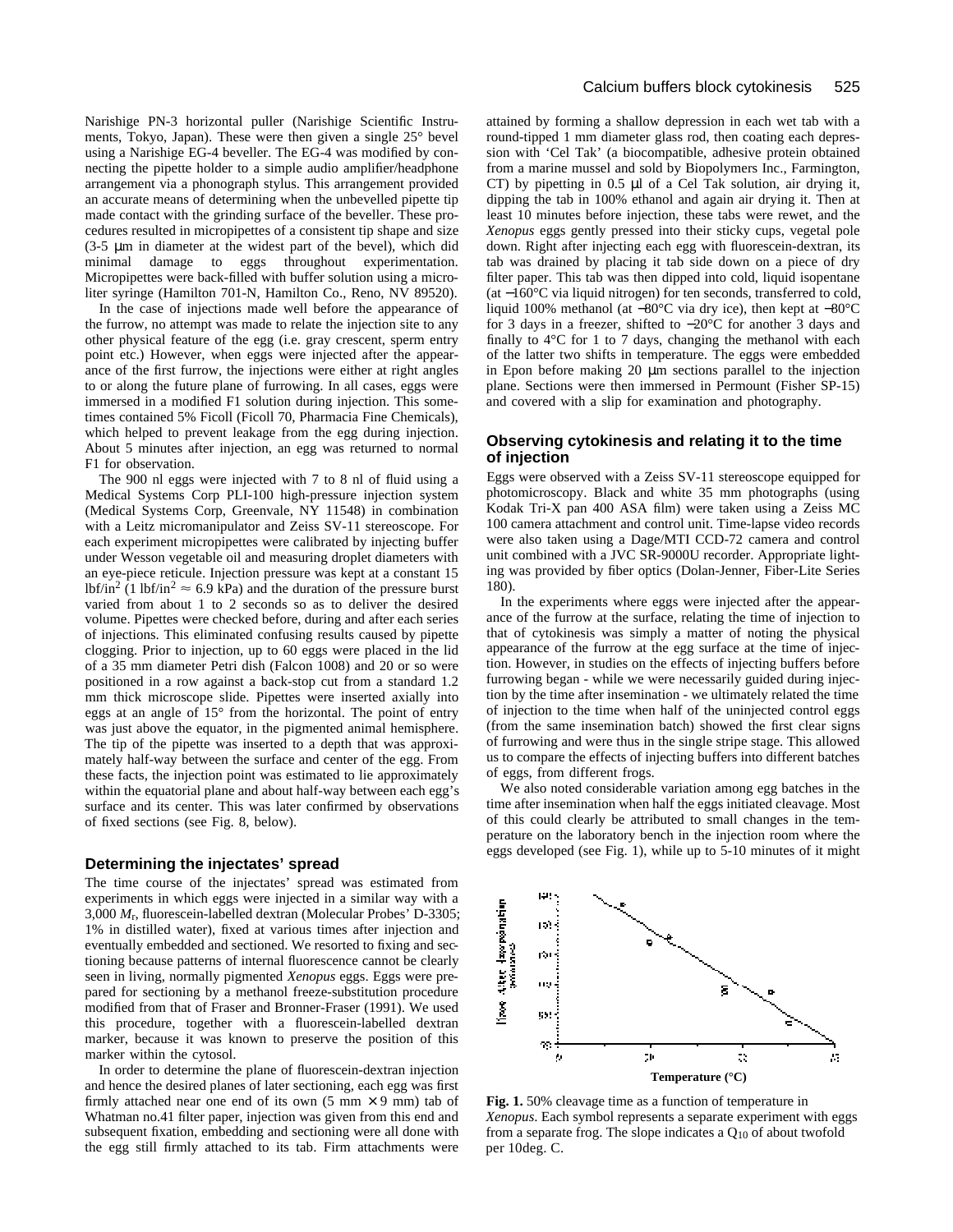#### 526 A. L. Miller and others

have resulted from variable delays between insemination and fertilization (R. Nuccitelli, unpublished).

# **RESULTS**

# **Injections during first cleavage**

Cleaving eggs were injected with various buffers at the single stripe, double stripe and just completed groove stages of Singal and Sanders (1974). The single stripe stage marks the very beginning of externally visible cleavage and is seen as a fine black line (formed by a row of pigment granules) that is about a third of an egg diameter or half a millimeter long. One to two minutes after this line forms, it can be seen to split into two parallel lines, which mark the double stripe stage shown in Fig. 5A (below). The latter lasts for a few minutes until a broader groove is seen to form. The point at which this elongating groove first reaches the vegetal pole, which is about half an hour later, marks the just completed groove stage.

# Responses to the most effective buffer (dibromo BAPTA) at its just effective final concentration of 1.5

mM (and mononitro BAPTA at its just effective 4 mM) In all 17 eggs that were injected with dibromo BAPTA at the *single stripe stage*, the furrows stopped growing and regressed, to leave nothing but some curious pigment patterns. When the injection was nearly equidistant from a furrow's two growing ends, both stopped lengthening and



**Fig. 2.** Eggs injected at the single stripe stage with dibromo BAPTA to reach a final cytosolic concentration of 1.5 mM. These illustrate the arrest and regression of furrowing at the times shown after injection (m, minutes). (A) and (B) show an egg injected roughly at right angles to the cleavage plane; (C) and (D) along this plane. The arrows indicate the injection hole and the arrowheads the plane of the first furrow. The residual flattening seen in (B) is a common feature, which is not understood. This and later micrographs of live eggs are all shown from the animal pole. The scale can be obtained from the eggs' 1200 μm diameter.

deepening within 5 to 10 minutes as shown in Fig. 2A and then regressed as shown in Fig. 2B. When the injection was directly ahead of one end, this closer end soon stopped growing. However, in this case, the further one continued to grow for 30 to 60 minutes before it too finally stopped and regressed as shown in Fig. 2C and D.

In all 21 eggs that were injected with dibromo BAPTA in the *double streak* stage, the furrows likewise stopped growing and then regressed to leave nothing but odd pigment patterns. Their elongation soon stopped abruptly, but in this case they continued to deepen in an abnormal, characteristic way. This deepening was not restricted to the narrow plane that cuts a control egg in two, but rather forms a wide shallow trough with white, unpigmented sides and floor. Two characteristic, 'pigmented cones' form on either side of this trough and fine, deeply pigmented, finger-like structures often protrude from the cones' inner surfaces (Fig. 3A and B). These 'fingers' resemble the stretchinduced folds that appear at the animal pole when a control furrow begins to deepen. Such folds may normally contribute to the new membrane that forms between the daughter cells. However, the lack of localized deepening in buffer-injected eggs may result in their continued appearance late in the disrupted cytokinetic cycle. Altogether, while buffer injected at the single stripe stage completely blocked furrow deepening, it seemed to delocalize rather



**Fig. 3.** Eggs injected at the double stripe stage. The eggs in (A) and (B) were injected with dibromo BAPTA to reach a final cytosolic concentration of 1.5 mM; (C) and (D) with the stronger and weaker buffers BAPTA and mononitro BAPTA, respectively, both reach a final cytosolic concentration of 1.5 mM. The righthand cells in (C) and (D) cleaved soon after the the photographs were taken. As before, the injection holes are shown by large white arrows and the first cleavage plane by small ones. PC in A shows one of the 'pigmented cones' that develop on either side of a delocalized furrow. The presence of unpigmented membrane in the furrow floor and walls is also clear. The black arrow in (B) shows the fine, pigmented projections that are often left behind when a furrow regresses. The times are postinjection (m, minutes).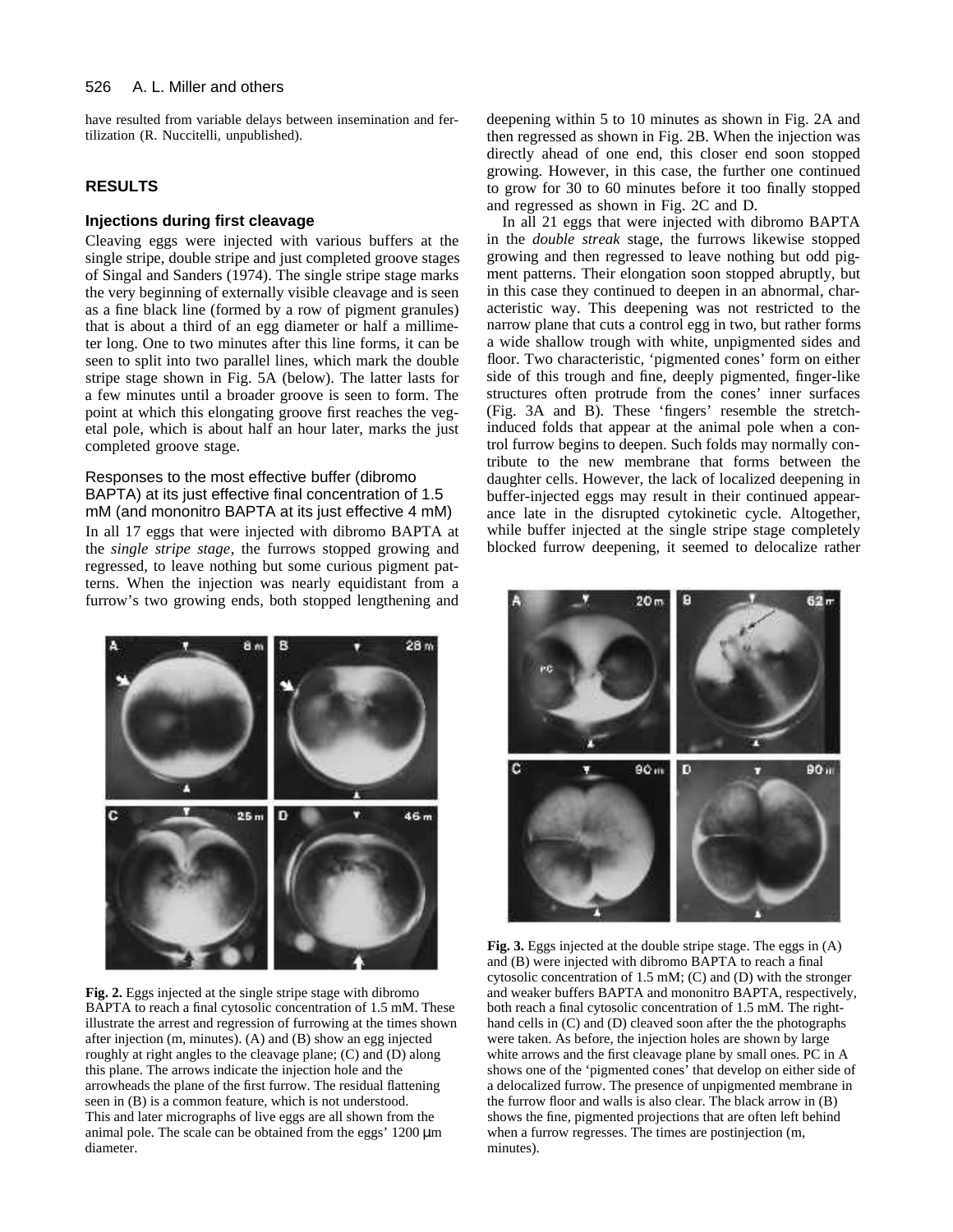than inhibit the contractile process in double stripe-injected eggs.

Nine eggs were injected with dibromo BAPTA at the *just completed groove stage*. Although the leading edges of the furrow have reached the vegetal pole at this stage, the deepening of the furrow is by no means complete and one would expect that at the time of injection there would be a degree of cytoplasmic continuity between the two cells especially in the vegetal hemisphere. Following buffer injection, the deepening of the furrow through shortening of the contractile band continues to completion, separating the two daughter cells. The apposition or 'zipping together' of the two daughter cells is delayed by the buffer, but not irreversibly inhibited. Subsequent cell divisions are inhibited in the daughter cell formed on the injected side but the opposite daughter divides quite normally.

Eggs injected with *mononitro to reach 4 mM at both stripe stages* gave similar responses to dibromo-injected ones. In all 25 cases, the progression of the furrow across the egg was arrested. Once arrested, a furrow was never seen to recover and continue its progression around the egg circumference. A difference, however, was recorded with regard to the effects on deepening of the furrow when eggs were injected at the double stripe stage. Like the furrows of eggs injected at the single stripe stage, these did not deepen.

# Responses of eggs injected with dibromo BAPTA to reach 0.6 mM

Eggs injected during both stripe stages showed normal, undelayed first divisions. Furrow progression was not arrested, furrows deepened normally, and the resulting daughter cells zipped together like uninjected controls. Marginal effects of the buffer were seen in less than half of the daughter cells that arose from the injected side of eggs,

while daughter cells from the uninjected sides of eggs showed no effects of the buffer. The former showed a few minutes inhibition of second cleavage, compared to daughter cells from the uninjected side of eggs (as well as uninjected control eggs). Nevertheless, such eggs went on to develop normally.

# Responses of eggs injected with mononitro BAPTA and BAPTA to reach 1.5 mM

Both the stronger buffer (BAPTA,  $K_D$ =0.21) and the weaker one (mononitro BAPTA,  $K_D$ =40) have no effect on the first cell division when injected to a final cytosolic concentration of 1.5 mM at either stripe stage. Progression and deepening of the first furrow were unaffected and the two daughter cells zipped up like uninjected controls. BAPTA had a marginal effect on the second division of about half of the daughter cells arising from the injected side of eggs, delaying division for up to about 10 minutes as compared to the opposite daughter cells (Fig. 3C) as well as uninjected controls. Mononitro BAPTA occasionally had a similar marginal effect on the second division of daughter cells arising from the injected side of the egg (Fig. 3D). Both the mononitro BAPTA- and BAPTA-injected eggs went on to develop normally.

# **Injections before cleavage has begun**

### Eggs injected before the first precleavage transition

In the first study, summarized in Table 2, 404 eggs were successfully injected with various buffers at various times between 0.2 and 0.6 of the first cell cycle and we focussed upon the resultant delay in furrowing rather than its location. These delays depend upon the final cytosolic concentration and  $K_D$  in a manner that again indicates that the injectates act as shuttle buffers to suppress normal local rises in free calcium in the micromolar range. When

**Table 2. Inhibition of the** *Xenopus* **egg's first cleavage by injecting BAPTA-type calcium buffers between 0.2 and 0.6 of the time to cleavage**

| <b>BAPTA</b> buffer<br>concentration* (mM) | $\boldsymbol{n}$<br>injected | Average first cleavage<br>delay (minutes) | Death<br>(hours) | $K_D(\mu M)$<br>in 100 mM KCl |
|--------------------------------------------|------------------------------|-------------------------------------------|------------------|-------------------------------|
| 5.5 -Dibromo                               |                              |                                           |                  | 1.5                           |
| $2.0 - 6.0$                                | 40                           | 180                                       | 6                |                               |
| $0.8 - 3.3$                                | 69                           | 100                                       | 24               |                               |
| $0.2 - 1.4$                                | 40                           | 25                                        | None             |                               |
| $0.1 - 0.5$                                | 120                          | $\mathcal{I}$                             | None             |                               |
| $0.01 - 0.2$                               | 50                           | No effect                                 | None             |                               |
| 5,5 -Dimethyl                              |                              |                                           |                  | 0.15                          |
| 7.9-26.7                                   | 10                           | No cleavage                               |                  |                               |
| $4.1 - 13.8$                               | 9                            | No cleavage                               |                  |                               |
| $2.1 - 7.1$                                | 8                            | 133                                       | 3.5              |                               |
| $0.6 - 2.0$                                | 10                           | No effect                                 | None             |                               |
| 5-Mononitro                                |                              |                                           |                  | 40.0                          |
| $4.8 - 19.9$                               | 19                           | No cleavage                               | 6                |                               |
| 3.9-13.7                                   | 13                           | 237                                       | 20               |                               |
| $2.1 - 7.1$                                | $\mathbf{r}$                 | 13                                        | 12               |                               |
| $0.4 - 1.2$                                | 9                            | No effect                                 | None             |                               |

Eggs were co-injected with 0.1 mole of Ca<sup>2+</sup> per mole of buffer for dibromo and mononitro, and 0.7 mole of Ca<sup>2+</sup> per mole of buffer for dimethyl BAPTA; Done at 15°C.

\*The lower value in each range is the final cytosolic concentration, assuming that about 21% of the egg's 900 nl volume is accessible to the injected buffer, in turn calculated by taking 70% of the egg volume as inaccessible yolk platelets and other organelles (Kline, 1988) and about 70% of the cytosol as accessible water (de Laat et al., 1974). The higher value in each range takes into account the likelihood that at the time of action, the buffer had diffused out to a sphere about 800 μm in diameter instead of filling the whole 1200 μm diameter egg.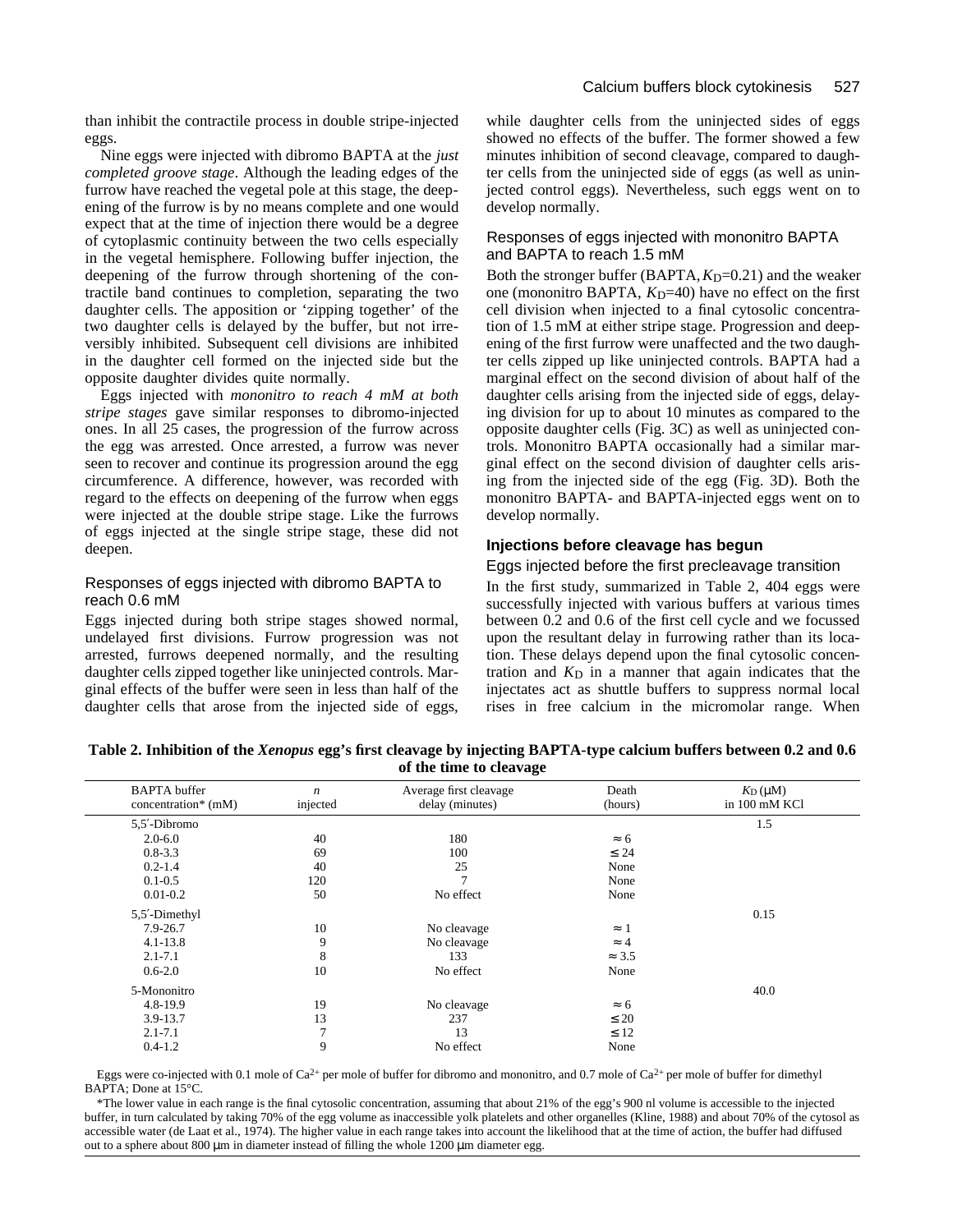

**Fig. 4.** The loci of furrowing in eggs injected with dibromo BAPTA (to reach 1.5 mM) at various times before cleavage starts. Each circle represents a successful injection. The broken lines show the first precleavage transitions, i.e. the times before which few eggs cleave; the continuous lines show the second precleavage transitions, i.e. the times after which most form furrows at the animal pole. Between these times, most eggs formed more or less eccentric furrows as indicated by the symbols in the key above.

dibromo BAPTA - a buffer with the optimal or near optimal  $K_D$  of 1.5  $\mu$ M - is injected to reach a final cytosolic concentration of about 1 mM or more, cleavage is delayed for hours. This delay is so great that when cleavage eventually occurs we take it to indicate loss of buffer from the cytosol rather than true adaptation. One reason for this supposition is that BAPTA-type buffers with fluorescent side groups - the fura-type dyes used to report the presence of free calcium - are well known to leave the cytosol of a variety of cells in comparable times (Read et al., 1992).

In the second study, summarized in Fig. 4, 102 eggs were successfully injected to reach 1.5 mM dibromo BAPTA at times between about 0.7 and 1.0 of the first cell cycle. In these eggs, we focussed upon the locus of initial furrowing rather than the delay before it. If none was seen within about half an hour after cleavage normally started in that batch, we refer to such eggs as 'furrow grossly delayed' as they were sometimes seen to undergo very delayed cleavage.

There is a distinct transition from this grossly delayed cleavage to abortive cleavage, which occurs at about 10 to 20 minutes before half the eggs start cleaving. As a fraction of the time (from insemination) to 50% cleavage, this first transition occurred at  $0.88 \pm 0.02$  (s.d.m.) of the first cell cycle. We term this distinct change in the response to buffer injection the first precleavage transition.

Eggs injected after the second precleavage transition Eggs injected after what we will term the second precleavage transition generally form an abortive furrow at the animal pole. This second transition occurs at about 3 to 6 minutes before half the eggs start cleaving and thus at about 0.96 of the first cell cycle. This response is similar or identical to those elicited by injections made at the single stripe stage just after furrowing begins.

# Eggs injected between the first and second precleavage transitions

However, eggs that are injected between these two transitions, respond in an unexpected and remarkable way. They generally form an abortive furrow, which is shifted away from the normal site of furrow initiation at the animal pole (Fig. 5A). In extreme cases, such eccentric furrows may even be centered on an egg's equator (Fig. 5B-D). In a few cases, such eggs actually form *two* eccentric furrows on opposite equatorial sides of the egg (Fig. 5E-F). In all cases where the relationship could be determined, eccentric furrows were seen to have formed away from the injection side (Fig. 5B-D). In general, the degree of shift from the animal pole was related to how soon after the first precleavage transition the buffer was injected. Furrows that were shifted all the way to the equator tended to result from injections made soon after the first transition, while later injections tended to induce smaller shifts.

We also observed the angle between each eccentric furrow and the meridian (or great circle) that traversed this furrows' center. In all 47 cases where this angle could be determined, the (eccentric) furrow lay along such a merid-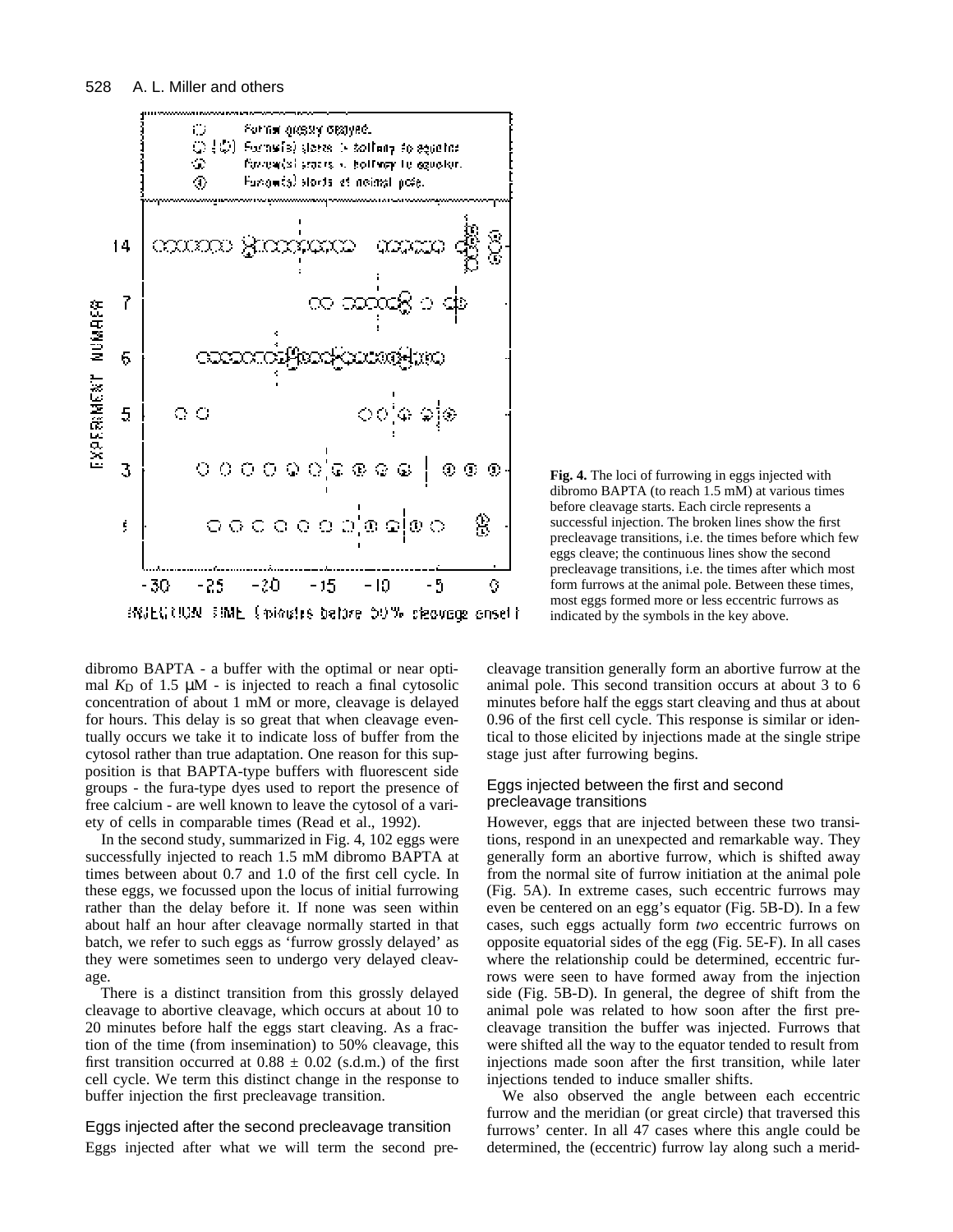

**Fig. 5.** The shift of furrowing towards the equator by buffer injections between about 15 and 5 minutes before cleavage starts. (A) shows four uninjected control eggs at the double stripe stage. These normal first furrows are seen to start at the animal pole. (B-D) show eggs in which a single equatorial furrow (f) has formed. Such equatorial furrows always start away from the injection site (shown by an arrow) and always lie on a meridian or great circle that goes through an egg's poles. (E) and (F) show two eggs that formed two equatorial furrows, f and f . Note that these pairs lie along the same meridian. The times are postinjection m, minutes.

ian. In those cases where two eccentric furrows formed, both lay along the same meridian.

Moreover, we found little or no delay between the times when eccentric furrows began and the times when half of the uninjected control eggs began to furrow. The control values should be reliable, since they were obtained by scanning groups of eggs from time to time and interpolating the time of 50% cleavage. However, most observations of injected eggs were clearly done long after furrowing began but when we restricted our consideration to 14 cases in which there was no evidence for such gross observational delay, the delays between first seeing an eccentric furrow and the control time in that batch averaged  $4\pm4$  minutes, where  $\pm 4$  minutes was the standard deviation of the group and  $\pm 1$  minute that of the mean. Even this 4 minute value may well be attributed to the time that a normal, polar furrow would have taken to reach the average site of eccentric furrowing.

Fig. 6 illustrates the fate of these abnormal eccentric fur-



**Fig. 6.** The fates of equatorial furrows (f). (A) plus (B), and (C) plus (D), show these in two representative eggs at two different times after injection. Such furrows do not extend much beyond their initial lengths and scarcely deepen. Eventually, they regress so as to return the egg to a nearly spherical shape as shown in (D). Occasionally, black fingers (shown by an arrow in D) remain as vestiges of the former furrow.

rows. Such furrows never extend beyond their initial lengths. They deepen slightly and unpigmented membrane appears within the grooves. Such furrows do not zip-up like those of control eggs, but the grooves regress, restoring the egg's spherical shape. Occasionally, vestigial black pigmented protrusions are left, marking the site of original induction (Fig. 6D). Buffer injections during this period were first done with dibromo BAPTA to reach 1.5 mM. This concentration was again chosen on the assumption that the buffer injections would block cytokinesis by preventing the emergence of a localized zone of elevated calcium in the micromolar range.

We also carried out six additional experiments, illustrated in Fig. 7, in order to check the assumption that buffer injections during this period act by inhibiting the emergence of a high-calcium zone in the micromolar range. To be more specific we spot-checked whether the dependence of furrow eccentricity and furrow inhibition on buffer concentration and  $K<sub>D</sub>$  was similar to that first seen in fucoid eggs. In two experiments, eggs were injected at various times with dibromo BAPTA to reach 0.5 mM rather than 1.5 mM. These injections generated no detectable sign of cleavage off-set or arrest during the first cell division, but occasionally caused a temporary inhibition of second division in the daughter cell that arose from the injected side of the egg (Fig. 7A). In two other experiments, eggs were injected to reach a final 1.5 mM cytosolic concentration of the stronger buffer BAPTA  $(K_D = 0.21 \mu M)$ . In most cases there was no detectable effect of the buffer on the first or any subsequent divisions (Fig. 7B). However, in a few cases an eccentric first furrow was induced, which eventually regressed. These eggs were not permanently arrested but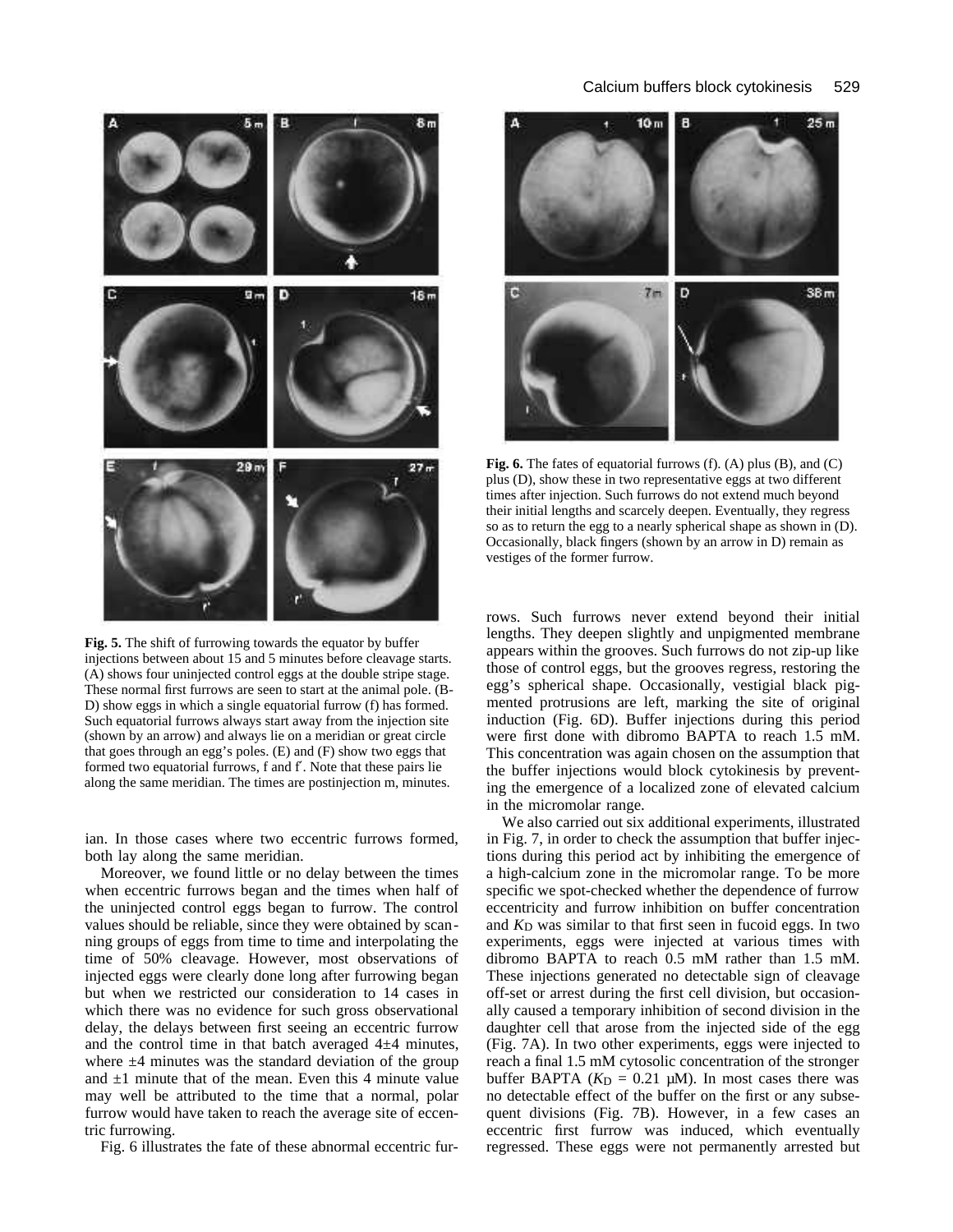

**Fig. 7.** The marginal effects of injecting buffers with suboptimal combinations of  $K_D$  and final cytosolic concentration at the stage (about 5 to 15 minutes before cleavage) when eccentric furrows can be induced. The injection sites are marked by arrows. In (A) dibromo BAPTA was injected to reach 0.5 mM instead of the fully effective 1.5 mM. This had no effect upon the initial site or subsequent growth of the first furrow. However, it did delay second cleavage on the injection side by about 5 minutes. (B) plus (C) and (D) illustrate the varied effects of injecting BAPTA (which has a suboptimal  $K_D$  of 0.21  $\mu$ M) to reach a final cytosolic concentration of 1.5 mM. In (B) no effect was seen; while in (C) and (D) an equatorial furrow formed and regressed but later cleavages soon resumed and persisted. (E) and (F) show the varied effects of injecting mononitro BAPTA (which has a suboptimal  $K_D$  of 40  $\mu$ M) to reach 1.5 mM. In (E) no effect was seen; but in (F) we saw a temporary, 5 minute inhibition of the second cleavage on the injected side.

proceeded to undergo subsequent divisions, which resulted in an abnormal pattern of development compared to controls (Fig. 7C-D).

In two further experiments eggs were injected with the weaker buffer mononitro BAPTA  $(K_D=40 \mu M)$  to reach a final cytosolic concentration of 1.5 mM. Again, in most cases these injections yielded no detectable off-set or inhibition of the first or subsequent cleavages (Fig. 7E). Once again, in a few cases, there was a temporary inhibition of cleavage in the daughter cell, which arose from the injected side of the egg (Fig. 7F).

We should add one more curious point. Alerted to the possibility of such eccentric and abortive furrowing, we also checked our uninjected control eggs for them. They generally proved to be rare or absent in such controls. However, we did find one batch of control eggs from a particular frog (in our experiment no.16) in which a third of the first furrows had this eccentric character. We do not yet know if this anomaly had a genetic basis.

### **Injection of buffer during the second cell cycle**

In another series of experiments, one of the first two blastomeres was injected with dibromo BAPTA to reach 1.5 to 3.0 mM soon after the appearance of its furrow. The results obtained were very similar to the effects of buffer on the first cell division. If the buffer was injected at the single stripe stage, the progression of the furrow in the injected blastomere was rapidly arrested, then seen to regress without any extensive deepening of the furrow. If, however, injection was made at the double stripe stage of the second division, the furrow was again arrested and, like an injection during this stage of the first cell cycle, it deepened in a characteristically delocalized way, with pigmented cones and unpigmented inner walls and floor. It was clear that the second furrow of the uninjected blastomere continues its progression across the cell surface eventually cutting it in two. Cytokinetic activity in the injected blastomere is clearly inhibited for several cell cycles, while that in the cells arising from the initially uninjected blastomere begin to be affected as buffer crosses to them from the arrested portion of the zygote.

#### **Injections to determine the injectate's spread**

Fig. 8 shows representative sections through the injection planes of eggs that were injected with a fluorescein-labelled 3,000 *M*r dextran solution and then freeze-fixed 20 seconds, 3 minutes or 10 minutes later. These sections were obviously flattened. Indeed, the midsections of 8 of 9 eggs had an average height to diameter ratio of  $0.54 \pm 0.04$ . However, a ninth one had a ratio of 0.72 and was visibly less adherent to the paper. So we deduce that the flattening occurred as the recently injected, live eggs spread out on their sticky paper supports rather than during fixation.

In any case, each such 20 second midsection showed a big hole in its cytoplasm, which must indicate the injection site. Some of these injection holes were roughly spherical; others were elongated along what can be assumed to have been the axis of insertion of the injection pipette. Moreover, their volumes about equalled that of the 8 nl (250 µm diameter when spherical) injectate. So it can be inferred that the injectates initially forced back the cytoplasm and only later spread through it. By three minutes, the holes are gone and the dextran has spread well beyond its 20 second boundaries and by 10 minutes it has spread considerably further.

By making measurements on these midsections (as well as on serial lateral sections) we learned that after the initial, pressure-driven spread, the dextran moves out in about the manner expected of a molecule diffusing out at a few hundred  $\mu$ m<sup>2</sup>/s. Since this is known to be about the diffusion constant of other molecules of this 3,000 *M*r size when spreading through water (Tanford, 1961), we tentatively assume that the injected buffers spread out in a similar way within the eggs except that they diffused out at the some-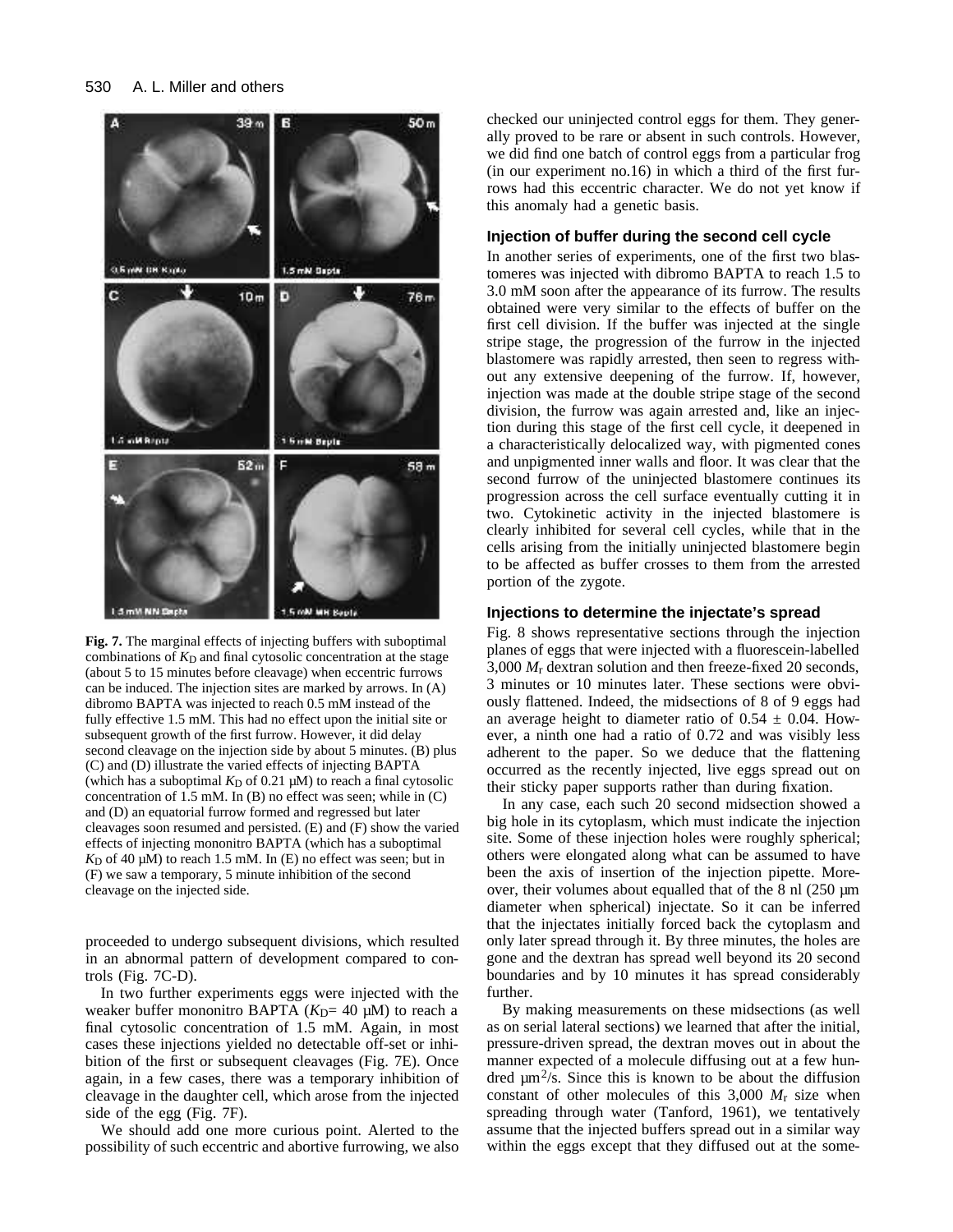

**Fig. 8.** The spread of injected, fluorescein-labeled, 3,000 *M*r dextran through *Xenopus* eggs. These injections were done in the same way as we injected various BAPTA-type calcium buffers. (A) shows a bright-field image of a living egg taken at about the same stage as when the dextran injections were given. Subsequent panels show images of sections made approximately in the plane of the injection pipette of eggs that were freeze-fixed at various times after injection. (B) shows a bright-field image of a section from an egg fixed at 20 seconds after injection. Note the large injection cavity and the paper that supported the egg. Its flattening apparently occurred while the living egg was spreading out on this sticky paper. The crack in this section may have formed along a line of weakness produced by the injection pipette. (C-E) and (C - E ) show representative fluorescent images of sections made from two eggs at 20, 180 and 600 seconds after fixation. Note the disappearance of the injection cavities by 180 seconds and the slow spread of fluorescent dextran during the first 10 minutes after injection.

what faster rate characteristic of 500 *M*r molecules as opposed to 3,000  $M_r$  ones in water. So we take the buffers' diffusion constants within an egg's cytoplasm to be that of the 500  $M_r$  raffinose molecule in water or about 360  $\mu$ m<sup>2</sup>/s (Höber, 1945). In Fig. 9, we show a rough model of the spread of the injected buffers that is made on this assumption.

# **DISCUSSION**

For reasons that are discussed below, we believe that the injected calcium buffers acted as shuttle buffers to continually suppress zones of high calcium in the micromolar



**Fig. 9.** An approximate model of the spread of BAPTA-type buffers injected at about 10 minutes before the first cleavage. The egg's profile is taken from Fig. 8A. From observations of the injection cavities in sections fixed 20 seconds after injection we took the injection center to be within the equatorial plane and 36% of the way across the egg. The radius of spread at 20 seconds is taken from that of the fluorescent dextran boli seen then. The subsequent increases in radius, r are calculated from the equation,  $r = Dt$ , where *t* is time after injection and *D* is taken to be 360  $\mu$ m<sup>2</sup>/s as discussed in the text.

range (rather than as sponges that immediately soak up calcium). Moreover, we assume that the main targets of such suppression were the calcium waves that accompany furrowing. However, the exact cellular mechanisms involved must have varied with the stage at which the injections are made.

### **Injections made after cleavage starts**

We know that the lengthening furrows in cleaving medaka and *Xenopus* eggs contain high free calcium in the micromolar range. In other words, furrowing in these giant cells is accompanied by a calcium wave (Fluck et al., 1991; Miller et al., 1991, and unpublished). Presumably, therefore, injections made at the single stripe stage arrest furrow extension by suppressing such a wave. It is true that 5 to 10 minutes elapsed between buffer injections made at the single stripe stage and the stoppage of furrowing. This delay might suggest a less direct mechanism than wave suppression. However, the evidence (summarized in Fig. 9) indicates that the time taken by the injectate to spread to the furrow accounts for most or almost all of this delay. This argument is strengthened when one realizes that the spreading times shown in Fig. 9 are based upon the questionable assumption that the injected, BAPTA-type buffers diffused as freely through a *Xenopus* egg as a small fluoresceinlabelled dextran did; namely, as freely as molecules of these sizes diffuse through water. However, the BAPTA-type buffer, fura-2 is known to diffuse through muscle cells at only a third to a tenth of this rate, presumably because it is somewhat adherent to a muscle cell's cytoskeleton (Timmerman and Ashley, 1986; Baylor and Hollingworth, 1988). To the extent that our buffers were impeded by such adherence, their spread through a *Xenopus* egg would have been even slower than is shown in Fig. 9.

Such arrest supports the model of cytokinesis proposed by Fluck et al. (1991) - one in which a local increase in free calcium is induced by contraction of the contractile arc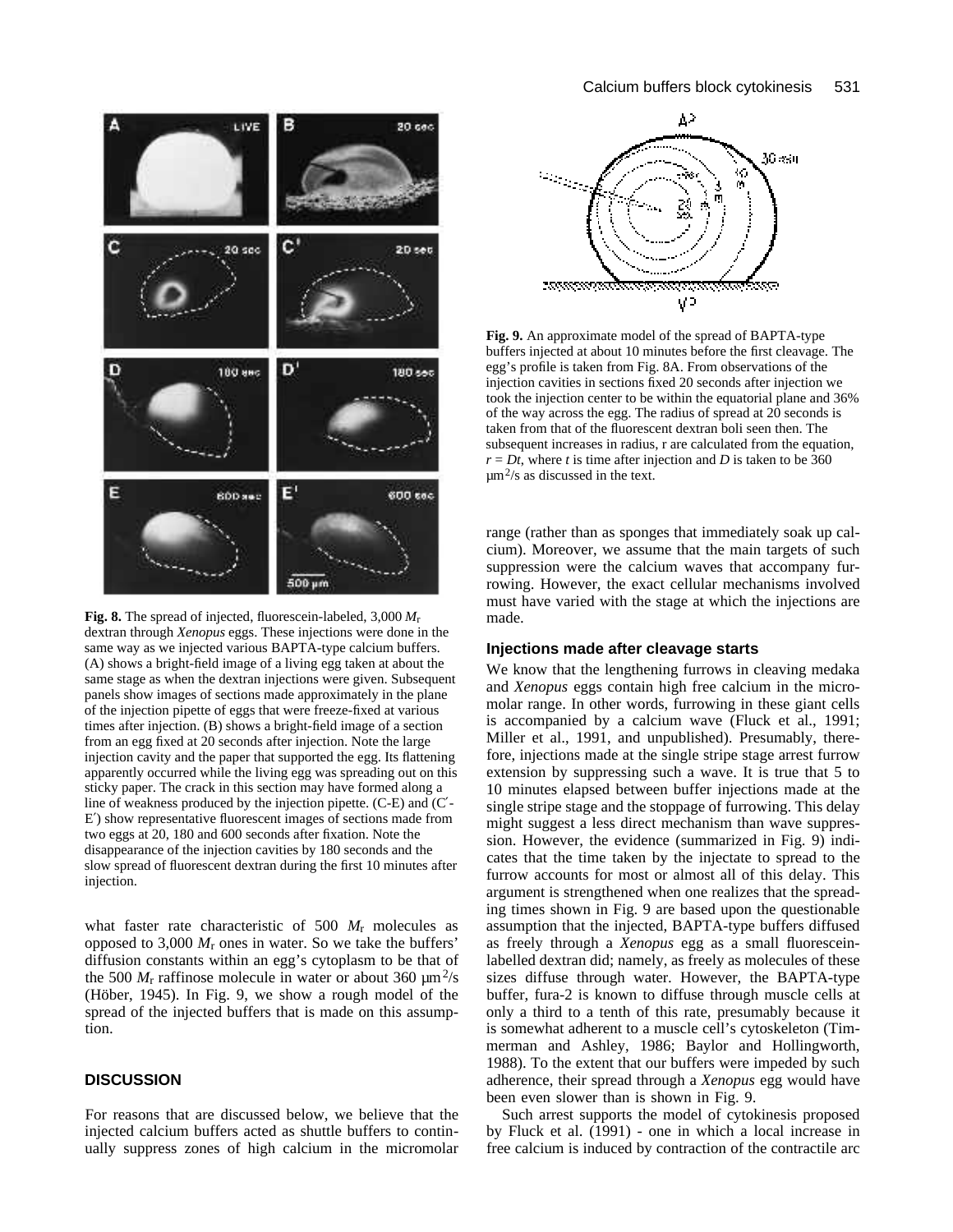*and* acts back to induce elongation of this arc. Moreover, in this model, arc contraction releases calcium by tugging on stretch-sensitive channels within the plasma membrane or the endoplasmic reticulum (ER). Since *Xenopus* furrows are known to elongate at normal rates in media kept at extremely low calcium levels with EGTA (Baker and Warner, 1972), we suggest that the putative stretch-sensitive channels in *Xenopus* might lie - in good part at least within its cortical ER rather than its plasma membrane.

However, buffer injections made at the double stripe stages of cleavage - while they also arrest furrow elongation - are followed by the development of large areas of new, unpigmented membrane (Fig. 3A). Since the formation of such new membrane accompanies normal furrow deepening, it would seem that buffer injections do *not* block those later stages of furrow formation that generate the deeper parts of the new daughter cells' membranes. This finding fits evidence showing that there is a second phase of furrow deepening in amphibian eggs, which has a very different morphology than the first one (Bluemink, 1970; Singal and Sanders, 1974) and may require local calcium levels that are below rather than above the resting level. Thus a newt egg furrow that is isolated after the contractile ring has shrunk much of the way to extinction, continues to shorten but does so fastest at 10 to 100 nM calcium levels (Mabuchi et al., 1988) - levels that are well below those generally found in developing eggs. In particular, it is well below the 400 nM resting level found in *Xenopus* zygotes (Busa and Nuccitelli, 1985). This finding even suggests the possibility - put forward for sea urchin eggs by Yoshimoto and Hiramoto (1985) - that a second phase of amphibian egg furrowing may require a local *reduction* rather than a local rise in free calcium. Dibromo BAPTA, with a  $K<sub>D</sub>$  of 1.5 µM would not be expected to effectively suppress local reductions in local calcium to levels well below 0.4 µM.

#### **Injections done before cleavage starts**

When buffer is injected between about 15 minutes and a few minutes before cleavage normally occurs, the injected egg usually forms an eccentric but abortive furrow that is shifted away from the injection site and toward the opposite equator. Our interpretation of such eccentric furrowing is that the injected buffer reaches the nearby but not the farther part of the cortex in time to suppress the induction of a needed zone of high calcium. In short, high cortical calcium is needed for furrows to start as well as to grow.

This interpretation may suffice to explain the suppression of furrowing near the injection side; however, three other accessory mediators of ectopic furrowing should be considered. The first are the asters. This possibility is doubtful because our shuttle buffers would be expected to preserve rather than dissolve microtubules, since they should block rises in calcium that should dissolve microtubules. Compelling evidence showing that increases in cytosolic calcium within the physiological range generally tend to dissolve microtubules can be found in the work of Kiehart (1981) on sea urchin eggs, of Izant (1983) on  $PtK<sub>1</sub>$  cells and of Zhang et al. (1992) on *Tradescantia* stamen hairs. It might be imagined that the shuttle buffers used block local *decreases* in calcium below the resting level, which naturally increase microtubule densities; however, as noted

elsewhere, at the concentrations and  $K_D$  values used, the injected buffers would not effectively oppose such reductions.

A second, more plausible target, is the main precleavage surface contraction wave in *Xenopus* eggs, a 0.9 µm/s wave that may help prepare the surface for furrowing. According to Hara et al. (1977) it begins at the animal pole at about 19 minutes before and reaches the equator at about the time that cleavage starts at 20 to 21°C. We have some unpublished evidence that buffer injections can inhibit such waves. A third, highly speculative mediator is the growing diastema, a poorly characterized structure that is briefly discussed below.

When buffer is injected earlier than 15 to 25 minutes before cleavage normally starts, furrowing is completely suppressed for hours. An apparently sufficient interpretation of such global suppression is that the injected buffer reaches the whole animal cortex in 15 to 25 minutes, where it then everywhere suppresses the induction of a cortical zone of high calcium. However, we would also point out that buffer injections made that long before cleavage normally starts are likely also to suppress cleavage indirectly by suppressing mitosis and thence the spindle-to-cortex message that induces furrowing. In particular they may act to block a calcium pulse needed for nuclear envelope breakdown, since there is good evidence for such a pulse during the first cell cycle in sea urchin eggs (Steinhardt and Alderton, 1988; Browne et al., 1992) as well as in mouse zygotes (Tombes et al., 1992).

#### **Furrow initiation may be mediated by a diastema**

Eccentric furrows always lie along a meridian through the animal pole. In those cases where two eccentric furrows formed, both lay along the same meridian. It is as if the signal that positions a furrow moves from the mitotic apparatus to the surface in the form of a growing disc or plate. We would therefore suggest that this signal is carried by an extension of the metaphase plate called the *diastema* rather than the asters. Classical cytological evidence for the diastema's reality can be found in the papers of Selman (1982) and of Sawai and Yomota (1990) as well as in plate 13 of Hausen and Riebesell (1991). Moreover, we suggest that the so-called 'telophase disc', of Andreassen et al. (1991), is an immunocytochemical image of the diastema in a HeLa cell. A diastemal intermediate in amphibian eggs is also supported by Zotin's (1964) old report that heavy water treatment fragments the diastema of axolotl eggs and that its 'dispersed remnants....seemed to...[generate]...additional diastems which induce many furrows on the egg surface'. However, a full discussion of this issue is beyond the scope of this paper.

# **Comparison with earlier buffer injection studies: injected chelators act as shuttle buffers**

Finally, we take our new findings - together with the complementary ones of Snow and Nuccitelli (1993) on second cleavage inhibition - as good evidence that injected chelators can easily act as shuttle buffers. We have not attempted as thorough and exact a study of the dependence of cleavage inhibition in *Xenopus* on buffer concentration and on *K*D as Speksnijder et al. (1989) did for fucoid eggs. Nev-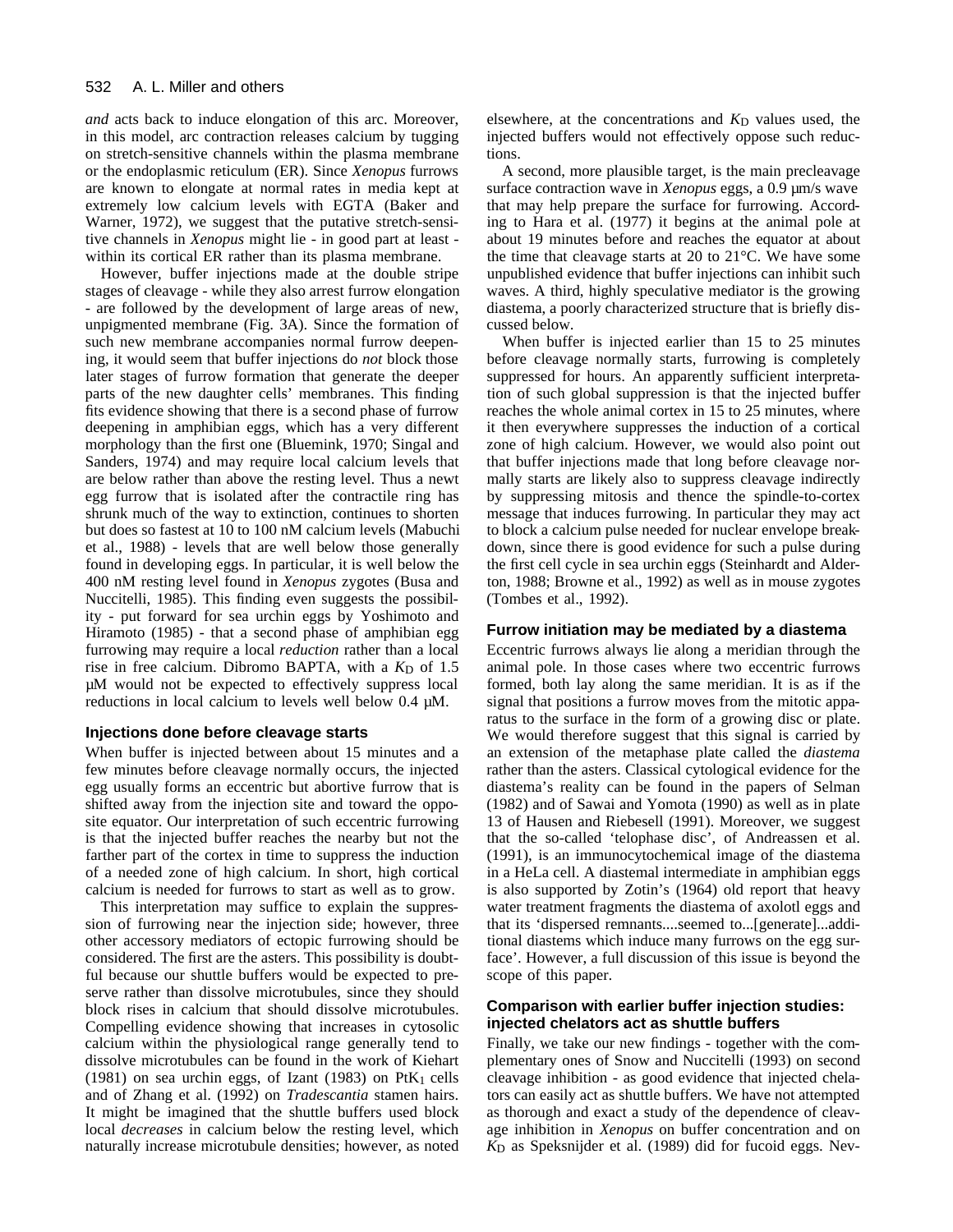ertheless, it is clear that our results for *Xenopus* eggs are remarkably similar to those reported for fucoid eggs. In both cases dibromo BAPTA is the most (or among the most) effective cleavage inhibitor among the buffers tested. In both cases, the dependence of inhibition upon final buffer concentration is really very sharp with most of the range of inhibitory responses occurring over a concentration range of twofold or less. In both cases, the final cytosolic concentration of dibromo BAPTA at which inhibition was largely complete was about 1 to 2 mM. In both cases, the weaker buffer, mononitro BAPTA, which has a  $K<sub>D</sub>$  about 25-fold higher, and the *stronger* ones, BAPTA and dimethyl BAPTA, with  $K<sub>D</sub>$  values 5- to 10-fold lower, were less effective than dibromo BAPTA. In both cases, the critical inhibitory concentrations of these suboptimal buffers seemed to be only a few-fold higher than that for dibromo BAPTA. Furthermore, in both cases, the inhibitory effects of injecting these calcium buffers was largely independent of the concentration of coinjected calcium.

Not only do the responses to the four BAPTA-type buffers used by us (as well as the four partly different ones used by Snow and Nuccitelli, 1993) fit facilitated diffusion theory, but even the effects of EGTA injections briefly reported by Baker and Warner (1972) as well as by Vincent et al. (1987) seem to be largely explicable by this analysis. The former injected one of the first two blastomeres of *Xenopus* with various Ca2+/EGTA mixtures and found that what we now estimate to have been a final concentration of about 50 mM EGTA (of which 20 mM was preneutralized with  $Ca^{2+}$ ) gave about half normally cleaving cells and half that were blocked or slowed; while the latter injected uncleaved eggs with what we now estimate to have been a final concentration of 30 mM EGTA and found that 'one-half of the eggs injected.....divided at first cleavage, though with a 20-min delay'. These old results seem to indicate a degree of inhibition comparable to that produced by a final concentration of a few tenths millimolar dibromo BAPTA (see Table 2) and thus of the order of a hundred times smaller than the needed concentration of EGTA. Application of the facilitated diffusion equation [7] of Speksnijder et al. (1989) indicates that a buffer with a  $K<sub>D</sub>$  matched to the emerging high  $Ca<sup>2+</sup>$  level will exceed the effectiveness of a hyperstrong one like EGTA by a factor about equal to the ratios of their  $K_D$  values. Our Table 1 shows this ratio to be about 150-fold and thus comparable to the observed effectiveness ratio. It seems remarkable that *Xenopus* eggs could recover from the enormous cytosolic concentration of 30 mM unneutralized EGTA by releasing or letting in enough calcium to neutralize it and then be inhibited by the residual shuttle activity of the EGTA; but that is what the numbers suggest happened, at least in part.

We think that our new data, together with that of Snow and Nuccitelli (1993), strengthen the shuttle buffer model both because frog and seaweed eggs are such different cells and because of the relative rapidity of some of the frog egg responses - some of which were evident within 5 to 10 minutes, as opposed to days as in fucoid eggs. Furthermore, nuclear envelope assembly in *Xenopus* egg extracts is also inhibited by various BAPTA-type buffers with a dependence upon  $K<sub>D</sub>$  and buffer concentration that is similar to

that seen for cleavage inhibition in *Xenopus* and in *Pelve tia* eggs (K. Sullivan et al., unpublished). Alternative mechanisms of calcium buffer effects - such as those mediated by direct effects on macromolecules as opposed to ions, those mediated by  $Zn^{2+}$  gradients rather than  $Ca^{2+}$  ones, or those mediated by impurities in the buffers - all seem very difficult indeed to square with the accumulating data.

The authors thank 'Kip' Sluder and Shinya Inoue for their helpful discussions. This work was supported by National Science Foundation DCB-9103569 to L.F.J. and DCB-9017210 to R.A.F..

# **REFERENCES**

- **Andreassen, P. R., Palmer, D. K., Wener, M. H. and Margolis, R. L.** (1991). Telophase disc: a new mammalian mitotic organelle that bisects telophase cells with a possible function in cytokinesis. *J. Cell Sci.* **99**, 523- 534.
- **Arnold, J. M.** (1975). An effect of calcium in cytokinesis as demonstrated with ionophore A23187. *Cytobiologie* **11**, 1-9.
- **Baker, P. F. and Warner, A. E.** (1972). Intracellular calcium and cell cleavage in early embryos of *Xenopus laevis*. *J. Cell Biol.* **53**, 579- 581.
- Baylor, S. M. and Hollingworth, S. (1988). Fura-2 calcium transients in frog skeletal muscle fibres. *J. Physiol. (Lond.).* **403**, 151-192.
- **Bluemink, J. G.** (1970). The first cleavage of the amphibian egg: An electron microscope study of the onset of cytokinesis in the egg of *Ambystoma mexicanum. J. Ultrastruct. Res.* **32**, 142-166.
- Browne, C. L., Miller, A. L., Palazzo, R. E. and Jaffe, L. F. (1992). On the calcium pulse during nuclear envelope breakdown (NEB) in sea urchin eggs. *Biol*. *Bull*. *Mar. Biol. Labs, Woods Hole.* **183**, 370-371.
- **Busa, W. and Nuccitelli, R.** (1985). An elevated free cytosolic  $Ca^{2+}$  wave follows fertilization in eggs of the frog, *Xenopus laevis*. *J. Cell Biol.* **100**, 1325-1329.
- **Campbell, A. K.** (1983). *Intracellular Calcium*, pp. 79-80. Wiley, New York
- **Conrad, G. W., Glackin, P. V., Hay, R. A. and Patron, R. P.** (1987). Effects of calcium antagonists, calmodulin antagonists, and methylated xanthines on polar lobe formation and cytokinesis in fertilized eggs of *Ilyanassaobsoleta. J. Exp. Zool.* **243**, 245-258.
- **Conrad, G. W. and Schroeder, T. E., editors.** (1990). Cytokinesis: Mechanisms of furrow formation during cell division. *Ann. NY Acad. Sci.* **582**, 1-327.
- **de Laat, S. W., Buwalda, R. J. A. and Habets, A. M. M. C..** (1974). Intracellular ionic distribution, cell membrane permeability and membrane potential of the *Xenopus* egg during first cleavage. *Exp. Cell Res.* **89**, 1-14.
- Fluck, R. A., Miller, A. L. and Jaffe, L. F. (1991). Slow calcium waves accompany cytokinesis in medaka fish eggs. *J. Cell Biol.***115**, 1259-1265.
- **Fraser, S. E. and Bronner-Fraser, M.** (1991). Migrating neural crest cells in the trunk of the avian embryo are multipotent. *Development* **112**, 913- 920.
- **Gimlich, R. L. and Gerhart, J. C.** (1984). Early cellular interactions promote embryonic axis formation in *Xenopus laevis*. *Dev. Biol*. **104**, 117-130.
- Hara, K., Tydeman, P. and Hengst, R. T. M. (1977). Cinematographic observation of 'post-fertilization waves' (PFW) on the zygote of *Xenopus laevis*. *Wilhelm Roux's Archiv.* **181**, 189-192.
- **Hausen, P. and Riebesell, M.** (1991). *The Early Development of Xenopus laevis*. Springer: Berlin.
- **Hepler, P. K.** (1989). Calcium transients during mitosis: observations in flux. *J. Cell Biol.* **109**, 2567-2573.
- **Höber, R.** (1945). *Physical Chemistry of Cells and Tissues*, p 13. Blakiston, Philadelphia.
- Hollinger, T. G. and Corton, G. L. (1980). Artificial fertilization of gametes from the South African clawed frog, *Xenopus laevis*. *Gamete Res*. **3**, 45-57.
- **Izant, J. G.** (1983). The role of calcium ions during mitosis. *Chromosoma* **83**, 1-10.
- **Kiehart, D. P.** (1981). Studies on the *in vivo* sensitivity of spindle